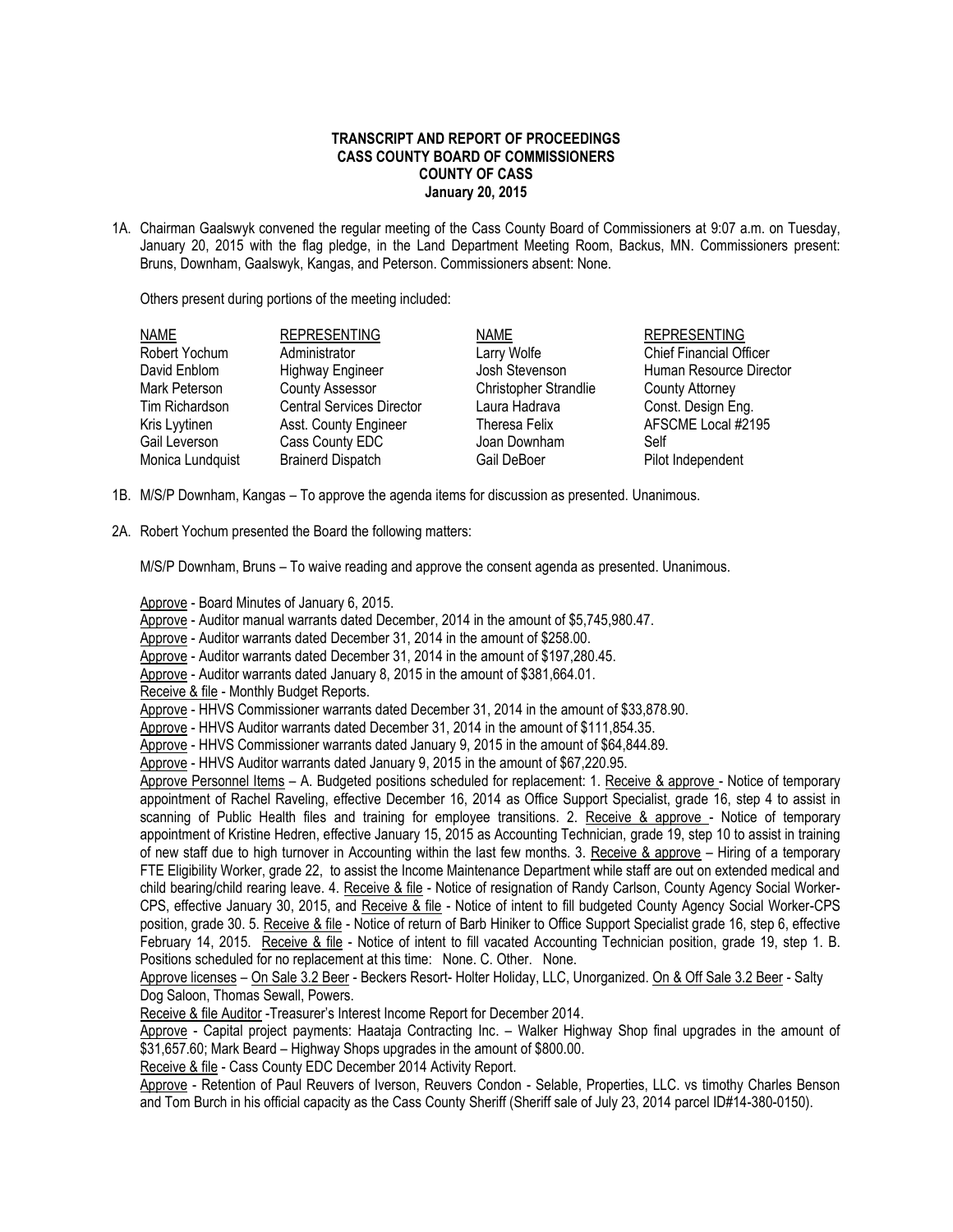Approve - HHVS Purchase of Service contracts from January 1, 2015 through December 31, 2015: Teresa Watson, Physical Therapy Services(No change); Amendment to Grant Contract for Administrative C&TC Services Grant #89544 to amend original contract language re: Insurance Liability Limits; MDH Grant Project Agreement for Title V Maternal and Child Health Block Grant\$38,446 for 2015 and 2016.

Accept - Donation in the amount of \$20.00 from an anonymous person to the Sheriff's Office.

Approve - Out of state travel for County Attorney Jeanine Brand to attend Indian Country Strangulation and Suffocation Seminar on Feb. 10-13, 2015 Columbia, South Carolina (paid by the US Department of Justice).

M/S/P Downham, Bruns – To approve quotes for printing and mailing of tax forms for years 2015 through 2017: American Solutions for Business – NBS, property tax statements \$8,254.60, and valuation notices added to tax statement \$1,610.00, and American Solutions for Business - Impact for truth-in-taxation notices \$5,900.75. Unanimous.

## Property Tax Statements

| Bidder<br>ASFB-NBS<br>ASFB-Impact<br>Streamworks | Forms & Envelopes<br>\$4,208.35<br>\$3,986.60<br>\$7,053.94 | Services<br>\$4,046.25<br>\$4,809.03<br>\$3,392.25 | Total<br>\$8,254.60<br>\$8,795.63<br>\$10,446.19 |
|--------------------------------------------------|-------------------------------------------------------------|----------------------------------------------------|--------------------------------------------------|
|                                                  | Valuation Notices added to Tax Statements                   |                                                    |                                                  |
| Bidder<br>ASFB-NBS<br>ASFB-Impact<br>Streamworks | Forms & Envelopes<br>\$1,508.75<br>\$1,475.07<br>\$1,198.00 | Services<br>\$101.25<br>\$2,653.27<br>\$1,884.00   | Total<br>\$1,610.00<br>\$4,128.34<br>\$3,082.00  |
| <b>Truth-In-Taxation Notices</b>                 |                                                             |                                                    |                                                  |
| <b>Diddor</b>                                    | Earma & Envolance                                           | $C$ orunoo                                         | Total                                            |

## Bidder Forms & Envelopes Services Total ASFB-Impact \$1,441.50 \$4,459.25 \$5,900.75 ASFB-NBS \$1,675.50 \$4,421.50 \$6,097.00 Streamworks No bid No bid No bid No bid

Approve - Out of state travel for Deputy Eric Lueth to attend Human Trafficking in Indian Country Seminar on Feb. 3-5, 2015 Columbia, South Carolina (all expenses except for wages to be covered by a scholarship).

Establish - Ad-Hoc Committee (Commissioners Kangas, and Peterson) to discuss Highway Department capital building program and road right-of-way maintenance policies (Tuesday, February 3, 2015, 11:00 a.m. Commissioners Board Room, Courthouse, Walker, MN).

2B. Mr. Yochum reported a request from the Association of Minnesota Counties (AMC) to appoint Cass County's delegates to Policy Committees for the year 2015. .

M/S/P Downham, Kangas – To approve the 2015 AMC Policy Committee appointments: Environment & Natural Resources, Dick Downham; General Government Policy Committee, Bob Kangas; Health & Human Services Policy Committee, Scott Bruns; Public Safety Policy Committee, Neal Gaalswyk; Transportation & Infrastructure Policy Committee, David Enblom. Unanimous.

3A. Human Resource Director Josh Stevenson reported that a tentative agreement offered by the Personnel Committee of the Board has been ratified by the members of AFSCME Local #2195 Courthouse Unit. Mr. Stevenson presented a draft contract for the years 2015 and 2016 noting that Cass County continues to "pattern bargain" by maintaining one pay plan, one core benefit level, one contract term, and where relevant, consistent contract administration language. HR Director Stevenson summarized the recommended changes to the contract that expired 12/31/14. AFSCME Local #2195 Courthouse Unit President Theresa Felix commented on the recent contract vote and thanked the Board for their cooperation.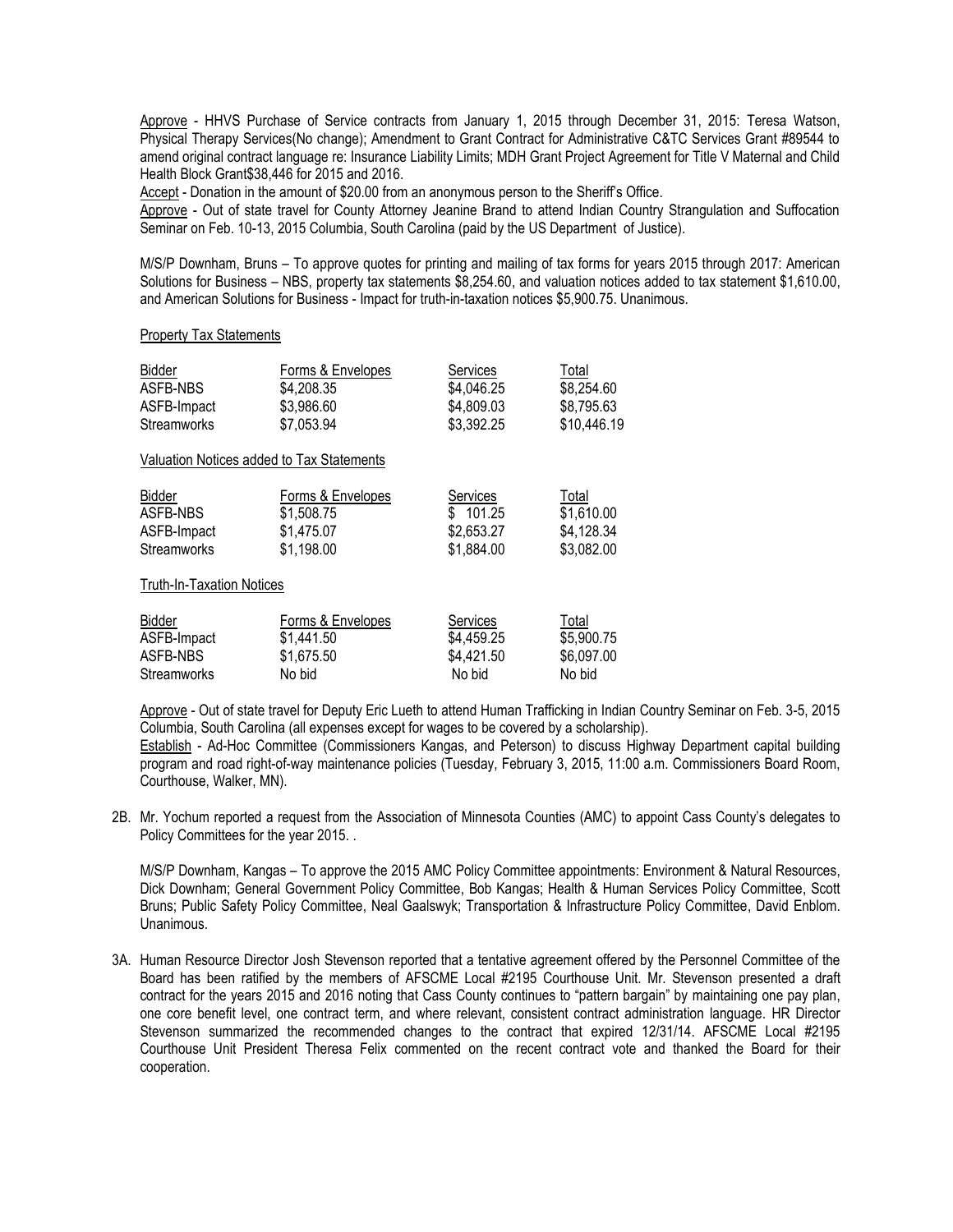M/S/P Kangas, Bruns - To approve the agreement as presented and authorize execution of a collective bargaining contract for calendar years 2015 and 2016 with the AFSCME Local #2195 Courthouse Unit. Unanimous.

3B. Human Resource Director Josh Stevenson reported that a tentative agreement offered by the Personnel Committee of the Board has been ratified by the members of the International Union of Operating Engineers Local #49 Highway Unit. Mr. Stevenson presented a draft contract for the years 2015 and 2016. HR Director Stevenson summarized the recommended changes to the contract that expired 12/31/14 noting that they are consistent with previously approved agreements covering the same time period.

M/S/P Peterson, Downham - To approve the agreement as presented and authorize execution of a collective bargaining contract for calendar years 2015 and 2016 with the International Union of Operating Engineers Local #49 Highway Unit. Unanimous.

- 4A. County Assessor Mark Peterson presented summaries of administrative valuation changes in the year 2014 by the Assessor's Office. Market value adjustments since the County Board of Equalization through year end totaled \$879,900.00. Chief Financial Officer Larry Wolfe commented that the budgeting process includes tax capacity forecasts coordinated with Assessor staff therefore 2014 value changes were anticipated in 2015 collections. No action necessary.
- 4B. Assessor Mark Peterson presented the 4<sup>th</sup> quarter 2014 foreclosure report (12 in 2014, 17 in 2013). The annual total foreclosures by township totaled 61 in 2014 vs. 95 in 2013 and arm's length transactions for 2014 were 899 vs. 825 for 2013.

M/S/P Peterson, Bruns – To receive & file the  $4<sup>th</sup>$  quarter 2014 foreclosure report and the 2014 summary as presented by the Cass County Assessor. Unanimous.

5A. Construction Design Engineer Laura Hadrava requested Board approval of an agreement with the City of Longville to construct joint projects in 2015. Ms. Hadrava explained this is a "do over" from a 2014 agreement that was terminated due to high bid cost and the lack of available funds. The City of Longville has since been told by USDA Rural Development that funds are available for the City responsibility to construct sanitary sewer improvements. The County is responsible for the roadway improvements including storm sewer on CSAH 7 to coordinate with replacement of the bridge over the Boy River on TH 84 by MNDOT. Other County projects to be included are pavement preservation projects on CSAH 74, and CSAH 65, CSAH 4 widening and paving, and CSAH 58 urban grading and rural pavement preservation.

M/S/P Kangas, Peterson – To approve the Joint Powers Agreement with the City of Longville as presented for project management of City of Longville's sewer line improvements on CSAH 7 in conjunction with the TH 84 bridge replacement over the Boy River, and pavement preservation projects on CSAH 74 and CSAH 65, CSAH 4 widening and paving and CSAH 58 urban grading and rural pavement preservation. Unanimous.

5B. Assistant Highway Engineer Kris Lyytinen requested approval to purchase a 2015 F-550 Crew Cab truck for the Pine River Shop to replace a similar 2002 truck which was lost to a fire. Mr. Lyytinen discussed the plan to salvage the dump box from the 2002 and place it on the new truck chassis. Insurance paid \$19,833.33 for the loss minus the \$2,000.00 box salvage for a net of \$17,833.33. The new truck cost is \$38,098.25, which includes the MVET for a net replacement cost of \$20,264.92.

M/S/P Downham, Kangas - To approve the replacement purchase of a 2015 F-550 Crew Cab truck for Pine River Shop off the state contract for \$38,098.25, including the MVET. Unanimous.

Mr. Lyytinen presented an update to the Highway Department capital equipment replacement program. The plan identified the replacement cost of equipment of all equipment to be \$7,330,000 and recommended priorities for the years 2015 through 2021 based upon need and existing revenues. No action necessary.

5C. Ms. Hadrava requested approval to enter into an agreement with MNDOT to receive a bridge bonding grant from the State transportation fund to construct Bridge #11530 located on CSAH 1 crossing Stony Brook.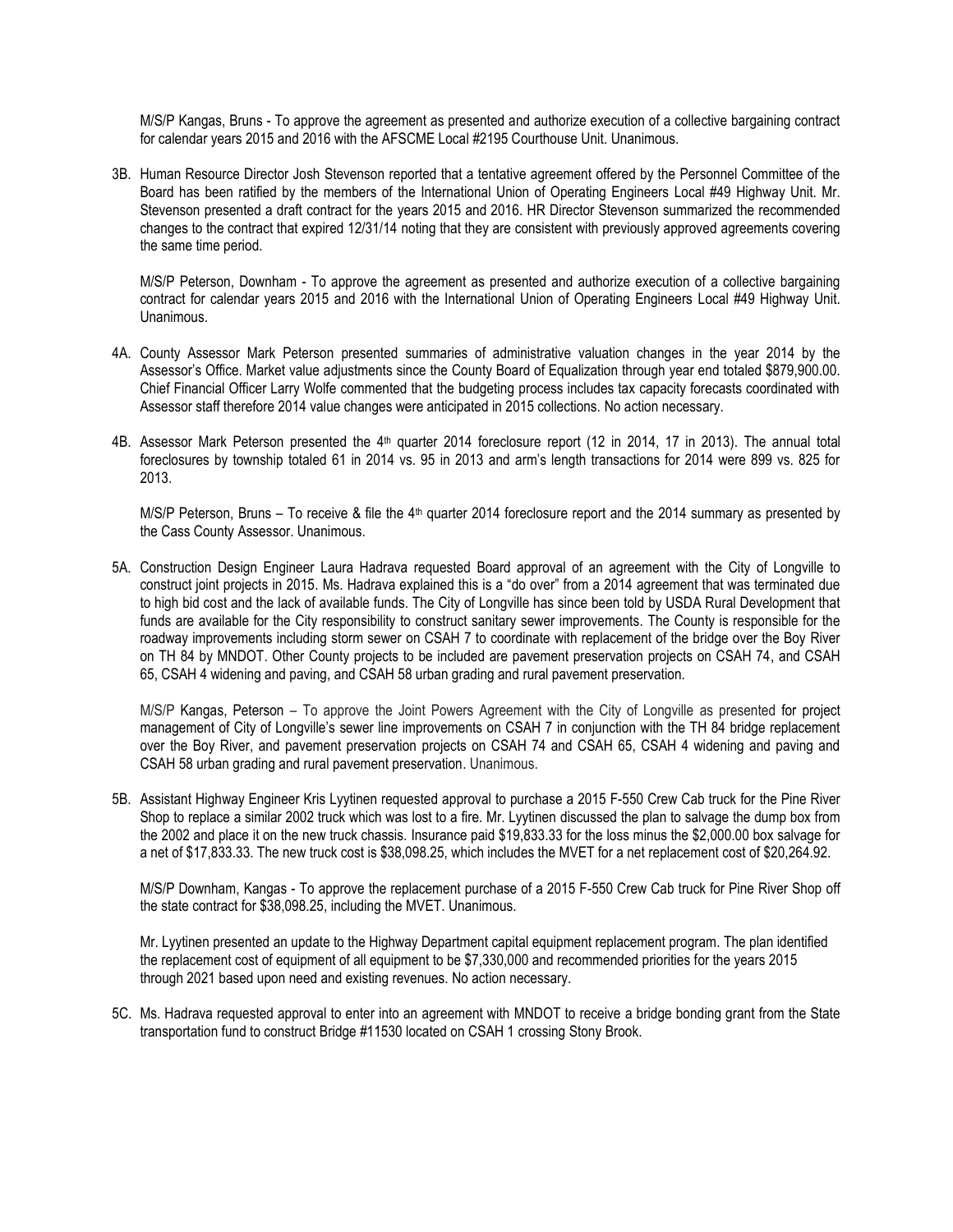Commissioner Kangas offered Resolution No. 05-15 and moved its adoption, Commissioner Downham seconded:

Agreement to State Transportation Fund (General Fund) Grant Terms and Conditions SAP 011-601-025

WHEREAS, Cass County has applied to the Commissioner of Transportation for a grant from the Minnesota State Transportation Fund for construction of Bridge No. 11530 on CSAH 1.

WHEREAS, the Commissioner of Transportation has given notice that funding for this bridge is available; and WHEREAS, the amount of the grant has been determined to be \$170,965.50 by reason of the lowest responsible bid; NOW THEREFORE, be it resolved that Cass County does hereby agree to the terms and conditions of the grant consistent with Minnesota Statutes, section 174.50, subdivision 5, clause (3), and will pay any additional amount by which the cost exceeds the estimate, and will return to the Minnesota State Transportation Fund any amount appropriated for the bridge but not required. The proper county officers, County Board Chair and County Administrator, are authorized to execute a grant agreement with the Commissioner of Transportation concerning the above-referenced grant.

Resolution No. 05-15 was adopted by majority vote: Ayes: Bruns, Downham, Gaalswyk, Kangas, Peterson. Nays: None.

5D. Design Engineer Hadrava presented Resolution No. 06-15 for final payment on Contract #60815 (Project SP011-608-015), a bridge replacement project with a final cost of \$1,346,156.11 which was funded jointly by Federal Public Lands discretionary money, the Leech Lake Band of Ojibwe, and Cass County.

Commissioner Downham offered Resolution No. 06-15 and moved its adoption, Commissioner Bruns seconded:

WHEREAS: Contract No. 60815 (SP 011-608-015) a bridge replacement project has in all things been completed, and the County Board being fully advised in the premises,

NOW THEN BE IT RESOLVED that we do hereby accept said completed project in the amount of \$1,346,156.11 for and in behalf of the County of Cass and upon receipt of all final documentation authorize final payment.

Resolution No. 06-15 was adopted by majority vote: Ayes: Bruns, Downham, Gaalswyk, Kangas, Peterson. Nays: None.

6A. County Attorney Christopher Strandlie reported that he has been approached by the City Attorney for the City of Walker regarding assuming responsibility for City prosecutions. The County Attorney's Office presently provides said services for all municipalities in the county except for the Cities of Walker and Pine River. Minnesota Statutes 484.87 subd. 3 allows, but does not require the County to enter into an agreement to provide prosecution services for municipalities that have a population exceeding 600. If the City of Walker is interested in an agreement Mr. Strandlie reported he is open to that idea and would share an agreement format in the future.

M/S/P Kangas, Peterson - To encourage the County Attorney to assume the responsibility for prosecution services upon the request by the City of Walker to do so and further, to recommend a related agreement format. Unanimous.

- 6B. Mr. Strandlie discussed recent correspondence received from Staff Attorney Patrick Elliott on behalf of the Freedom from Religion Foundation regarding religious and political displays on the courthouse lawn during the "40 Days for Life Campaign". Mr. Strandlie informed the Board of his potential response to the Freedom from Religion Foundation. No action was taken.
- 7A. Central Services Director Tim Richardson requested Board action to approve use of a quote from Bay Carpet & Tile for carpet replacement projects as presented in the adopted Capital Plan. Mr. Richardson explained the timing and need for areas at Health, Human, and Veteran Services (HHVS), the MIS Department, and the Commissioners Board Room. Mr. Richardson added that Bay Carpet and Tile has held their unit prices for the last two years, and when last bid, was the lowest cost provider. This phase cost is \$41,550.40 (plus tax, if applicable) of the 2015 budget estimate of \$60,000.00.

M/S/P Bruns, Peterson - To approve the use of a quote from Bay Carpet & Tile, Inc. for carpet replacement projects at Health, Human, and Veteran Services, the MIS Department, and the Commissioners Board Room in the amount of \$41,550.40 (plus tax, if applicable), source of funds Capital Plan fund balance. Unanimous.